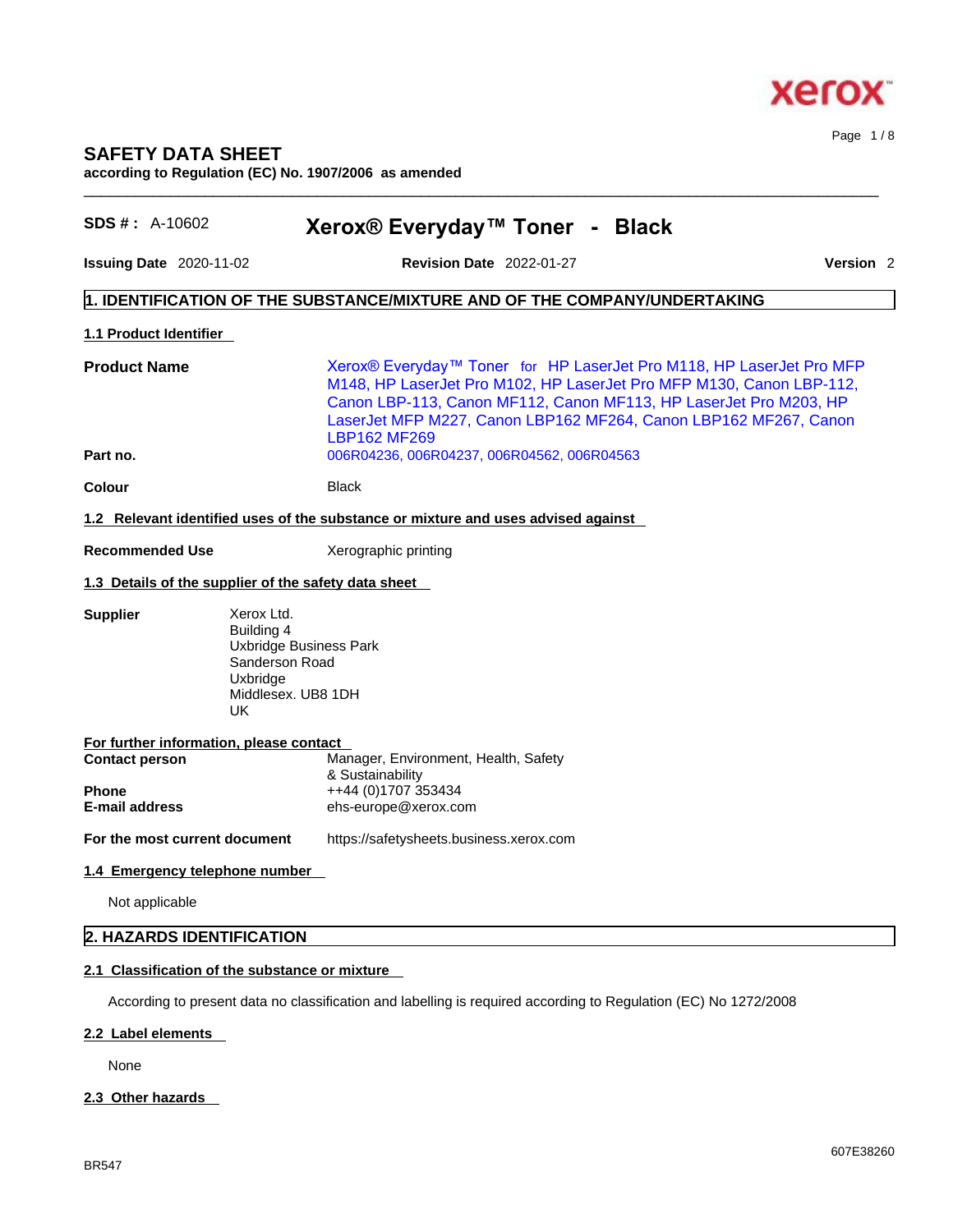$\_$  ,  $\_$  ,  $\_$  ,  $\_$  ,  $\_$  ,  $\_$  ,  $\_$  ,  $\_$  ,  $\_$  ,  $\_$  ,  $\_$  ,  $\_$  ,  $\_$  ,  $\_$  ,  $\_$  ,  $\_$  ,  $\_$  ,  $\_$  ,  $\_$  ,  $\_$  ,  $\_$  ,  $\_$  ,  $\_$  ,  $\_$  ,  $\_$  ,  $\_$  ,  $\_$  ,  $\_$  ,  $\_$  ,  $\_$  ,  $\_$  ,  $\_$  ,  $\_$  ,  $\_$  ,  $\_$  ,  $\_$  ,  $\_$  , Page 2 / 8

xero

## **SDS # :** A-10602 **Xerox® Everyday™ Toner - Black**

**Issuing Date** 2020-11-02 **Revision Date** 2022-01-27 **Version** 2

 $\_$  ,  $\_$  ,  $\_$  ,  $\_$  ,  $\_$  ,  $\_$  ,  $\_$  ,  $\_$  ,  $\_$  ,  $\_$  ,  $\_$  ,  $\_$  ,  $\_$  ,  $\_$  ,  $\_$  ,  $\_$  ,  $\_$  ,  $\_$  ,  $\_$  ,  $\_$  ,  $\_$  ,  $\_$  ,  $\_$  ,  $\_$  ,  $\_$  ,  $\_$  ,  $\_$  ,  $\_$  ,  $\_$  ,  $\_$  ,  $\_$  ,  $\_$  ,  $\_$  ,  $\_$  ,  $\_$  ,  $\_$  ,  $\_$  ,

Not a PBT according to REACH Annex XIII May form explosible dust-air mixture if dispersed

## **3. COMPOSITION/INFORMATION ON INGREDIENTS**

#### **3.2 Mixtures**

| <b>Chemical Name</b>         | Weight % | <b>CAS No.</b> | <b>EC-No</b> | <b>Classification (Reg.)</b> | Hazard            | <b>REACH Registration</b> |
|------------------------------|----------|----------------|--------------|------------------------------|-------------------|---------------------------|
|                              |          |                |              | 1272/2008)                   | <b>Statements</b> | <b>Number</b>             |
| Styrene/acrylate copolymer I | 40-60    | 58048-89-8     | $-$          | $\sim$ $\sim$                | $- -$             | $- -$                     |
| Magnetite                    | 35-55    | 1317-61-9      | 215-277-5    | $\sim$ $\sim$                | $\sim$ $\sim$     | 01-2119457646-28-0021     |
| Amorphous silica             | <. 3     | 7631-86-9      | 231-545-4    | $- -$                        | $\sim$ $\sim$     | $- -$                     |
| <b>Polvolefin</b>            | 1-3      | 9010-79-1      | Not listed   | --                           | $- -$             | $-1$                      |
| Metal-Complex Dye            | <2       | 31714-55-3     | 250-774-0    | $\sim$ $\sim$                | $\sim$ $\sim$     | $\overline{\phantom{a}}$  |

#### **Note**

"--" indicates no classification or hazard statements apply.

Components marked as "Not Listed" are exempt from registration.

Where no REACH registration number is listed, it is considered confidential to the Only Representative.

## **4. FIRST AID MEASURES**

## **4.1 Description of first aid measures**

| <b>General advice</b> | For external use only. When symptoms persist or in all cases of doubt seek medical advice.<br>Show this safety data sheet to the doctor in attendance. |  |  |  |
|-----------------------|--------------------------------------------------------------------------------------------------------------------------------------------------------|--|--|--|
| Eye contact           | Immediately flush with plenty of water. After initial flushing, remove any contact lenses and<br>continue flushing for at least 15 minutes             |  |  |  |
| <b>Skin contact</b>   | Wash skin with soap and water                                                                                                                          |  |  |  |
| <b>Inhalation</b>     | Move to fresh air                                                                                                                                      |  |  |  |
| <b>Ingestion</b>      | Rinse mouth with water and afterwards drink plenty of water or milk                                                                                    |  |  |  |
|                       |                                                                                                                                                        |  |  |  |

#### **4.2 Most important symptoms and effects, both acute and delayed**

| No known effect                                                                  |
|----------------------------------------------------------------------------------|
| No known effect                                                                  |
| No known effect                                                                  |
| No known effect                                                                  |
|                                                                                  |
| No known effects under normal use conditions                                     |
| Overexposure may cause:<br>mild respiratory irritation similar to nuisance dust. |
|                                                                                  |

## **4.3 Indication of immediate medical attention and special treatment needed**

| <b>Protection of first-aiders</b> | No special protective equipment required |
|-----------------------------------|------------------------------------------|
| Notes to physician                | Treat symptomatically                    |

## **5. FIREFIGHTING MEASURES**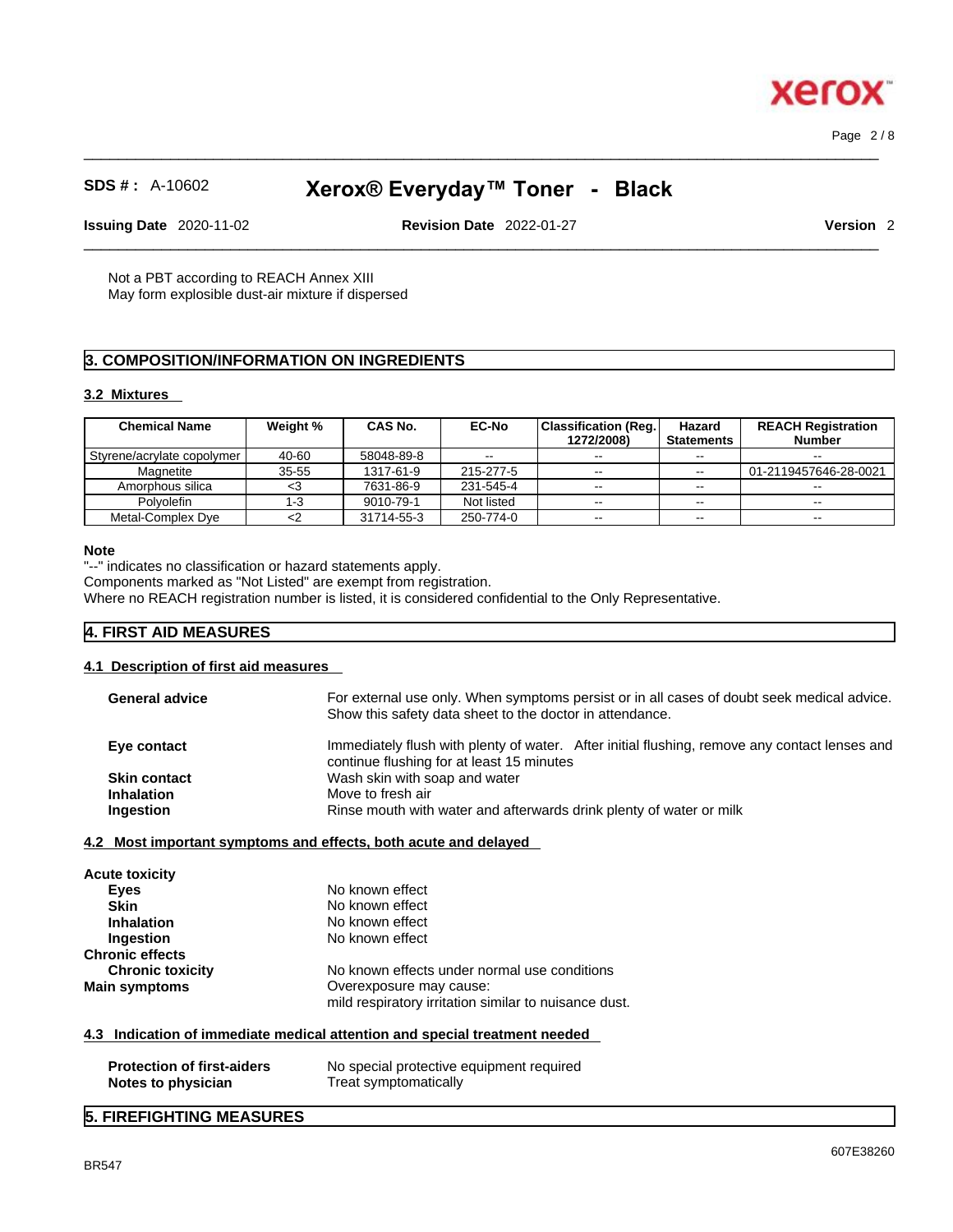$\_$  ,  $\_$  ,  $\_$  ,  $\_$  ,  $\_$  ,  $\_$  ,  $\_$  ,  $\_$  ,  $\_$  ,  $\_$  ,  $\_$  ,  $\_$  ,  $\_$  ,  $\_$  ,  $\_$  ,  $\_$  ,  $\_$  ,  $\_$  ,  $\_$  ,  $\_$  ,  $\_$  ,  $\_$  ,  $\_$  ,  $\_$  ,  $\_$  ,  $\_$  ,  $\_$  ,  $\_$  ,  $\_$  ,  $\_$  ,  $\_$  ,  $\_$  ,  $\_$  ,  $\_$  ,  $\_$  ,  $\_$  ,  $\_$  , Page 3 / 8

xero

## **SDS # :** A-10602 **Xerox® Everyday™ Toner - Black**

**Issuing Date** 2020-11-02 **Revision Date** 2022-01-27 **Version** 2

 $\_$  ,  $\_$  ,  $\_$  ,  $\_$  ,  $\_$  ,  $\_$  ,  $\_$  ,  $\_$  ,  $\_$  ,  $\_$  ,  $\_$  ,  $\_$  ,  $\_$  ,  $\_$  ,  $\_$  ,  $\_$  ,  $\_$  ,  $\_$  ,  $\_$  ,  $\_$  ,  $\_$  ,  $\_$  ,  $\_$  ,  $\_$  ,  $\_$  ,  $\_$  ,  $\_$  ,  $\_$  ,  $\_$  ,  $\_$  ,  $\_$  ,  $\_$  ,  $\_$  ,  $\_$  ,  $\_$  ,  $\_$  ,  $\_$  ,

#### **5.1 Extinguishing media**

**Suitable extinguishing media** Use water spray or fog; do not use straight streams, Foam

**Unsuitable extinguishing media** Do not use a solid water stream as it may scatterand spread fire

#### **5.2 Special hazards arising from the substance or mixture**

Fine dust dispersed in air, in sufficient concentrations, and in the presence of an ignition source is a potential dust explosion hazard

#### **Hazardous combustion products**

Hazardous decomposition products due to incomplete combustion. Carbon oxides Nitrogen oxides (NOx)

#### **5.3 Advice for fire-fighters**

In the event of fire and/or explosion do not breathe fumes. Wear fire/flame resistant/retardant clothing. Use self-contained pressure-demand breathing apparatus if needed to prevent exposure to smoke or airborne toxins. Wear self-contained breathing apparatus and protective suit.

#### **Other information**

| <b>Flammability</b> | Not flammable  |
|---------------------|----------------|
| <b>Flash point</b>  | Not applicable |

## **6. ACCIDENTAL RELEASE MEASURES**

### **6.1 Personal precautions, protective equipment and emergency procedures**

Avoid breathing dust

#### **6.2 Environmental precautions**

Although toner is not an aquatic toxin, microplastics may be a physical hazard to aquatic life and should not be allowed to enter drains, sewers, or waterways

#### **6.3 Methods and material for containment and cleaning up**

| <b>Methods for containment</b> | Prevent dust cloud                                                                |
|--------------------------------|-----------------------------------------------------------------------------------|
| Methods for cleaning up        | Use a vacuum cleaner to remove excess, then wash with COLD water. Hot water fuses |
|                                | the toner making it difficult to remove                                           |

#### **6.4 Reference to other sections**

See section 12 for additional ecological information See Section 13 for additional information

## **7. HANDLING AND STORAGE**

#### **7.1 Precautions for safe handling**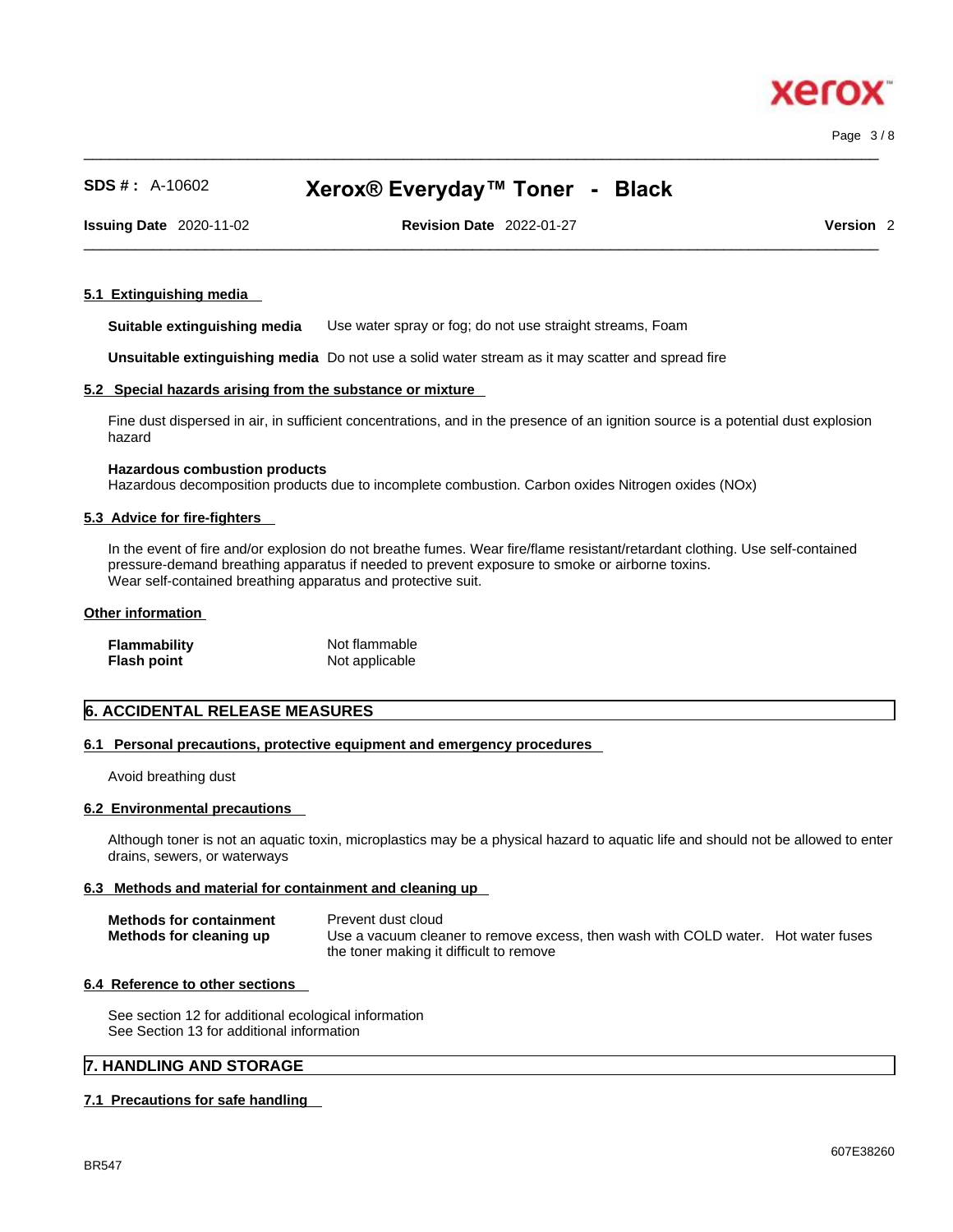

Page 4 / 8

## **SDS # :** A-10602 **Xerox® Everyday™ Toner - Black**

 $\_$  ,  $\_$  ,  $\_$  ,  $\_$  ,  $\_$  ,  $\_$  ,  $\_$  ,  $\_$  ,  $\_$  ,  $\_$  ,  $\_$  ,  $\_$  ,  $\_$  ,  $\_$  ,  $\_$  ,  $\_$  ,  $\_$  ,  $\_$  ,  $\_$  ,  $\_$  ,  $\_$  ,  $\_$  ,  $\_$  ,  $\_$  ,  $\_$  ,  $\_$  ,  $\_$  ,  $\_$  ,  $\_$  ,  $\_$  ,  $\_$  ,  $\_$  ,  $\_$  ,  $\_$  ,  $\_$  ,  $\_$  ,  $\_$  ,

| 2020-1<br><b>Issuing Date</b> | $1 - 02$<br><b>A</b> A | Date<br><b>Revision</b> | 2022-01-27 | <b>Version</b> |  |
|-------------------------------|------------------------|-------------------------|------------|----------------|--|
|                               |                        |                         |            |                |  |

Handle in accordance with good industrial hygiene and safety practice, Avoid dust accumulation in enclosed space, Prevent dust cloud

**Hygiene measures** None under normal use conditions

## **7.2 Conditions for safe storage, including any incompatibilities**

Keep container tightly closed in a dry and well-ventilated place, Store at room temperature

#### **7.3 Specific end uses**

Xerographic printing

## **8. EXPOSURE CONTROLS/PERSONAL PROTECTION**

#### **8.1 Control parameters**

| <b>Xerox Exposure Limit</b><br><b>Xerox Exposure Limit</b>                                                                                  | $2.5 \text{ mg/m}^3$ (total dust)<br>$0.4 \text{ mg/m}^3$ (respirable dust)                                                                                                                                  |
|---------------------------------------------------------------------------------------------------------------------------------------------|--------------------------------------------------------------------------------------------------------------------------------------------------------------------------------------------------------------|
| 8.2 Exposure controls                                                                                                                       |                                                                                                                                                                                                              |
| <b>Engineering measures</b>                                                                                                                 | None under normal use conditions                                                                                                                                                                             |
| Personal protective equipment                                                                                                               |                                                                                                                                                                                                              |
| <b>Eye/face protection</b><br><b>Hand protection</b><br>Skin and body protection<br><b>Respiratory protection</b><br><b>Thermal hazards</b> | No special protective equipment required<br>No special protective equipment required<br>No special protective equipment required<br>No special protective equipment required<br>None under normal processing |
| <b>Environmental Exposure Controls</b><br><b>Environmental Exposure</b>                                                                     | Keep out of drains, sewers, ditches and waterways                                                                                                                                                            |

**Environmental Exposure Controls** 

**9. PHYSICAL AND CHEMICAL PROPERTIES**

## **9.1 Information on basic physical and chemical properties**

| Appearance<br><b>Physical state</b><br>Colour                                            | Powder<br>Solid<br><b>Black</b> |                                                   | Odour<br><b>Odour threshold</b><br>рH | Faint<br>Not applicable<br>Not applicable |
|------------------------------------------------------------------------------------------|---------------------------------|---------------------------------------------------|---------------------------------------|-------------------------------------------|
| <b>Flash point</b>                                                                       |                                 | Not applicable                                    |                                       |                                           |
| <b>Melting / Freezing Point</b><br><b>Boiling point/boiling range</b><br>Softening point |                                 | Not applicable<br>Not applicable<br>49 - 60 °C    | 120 - 140 $\degree$ F                 |                                           |
| <b>Evaporation rate</b><br><b>Flammability</b><br><b>Flammability Limits in Air</b>      |                                 | Not applicable<br>Not flammable<br>Not applicable |                                       |                                           |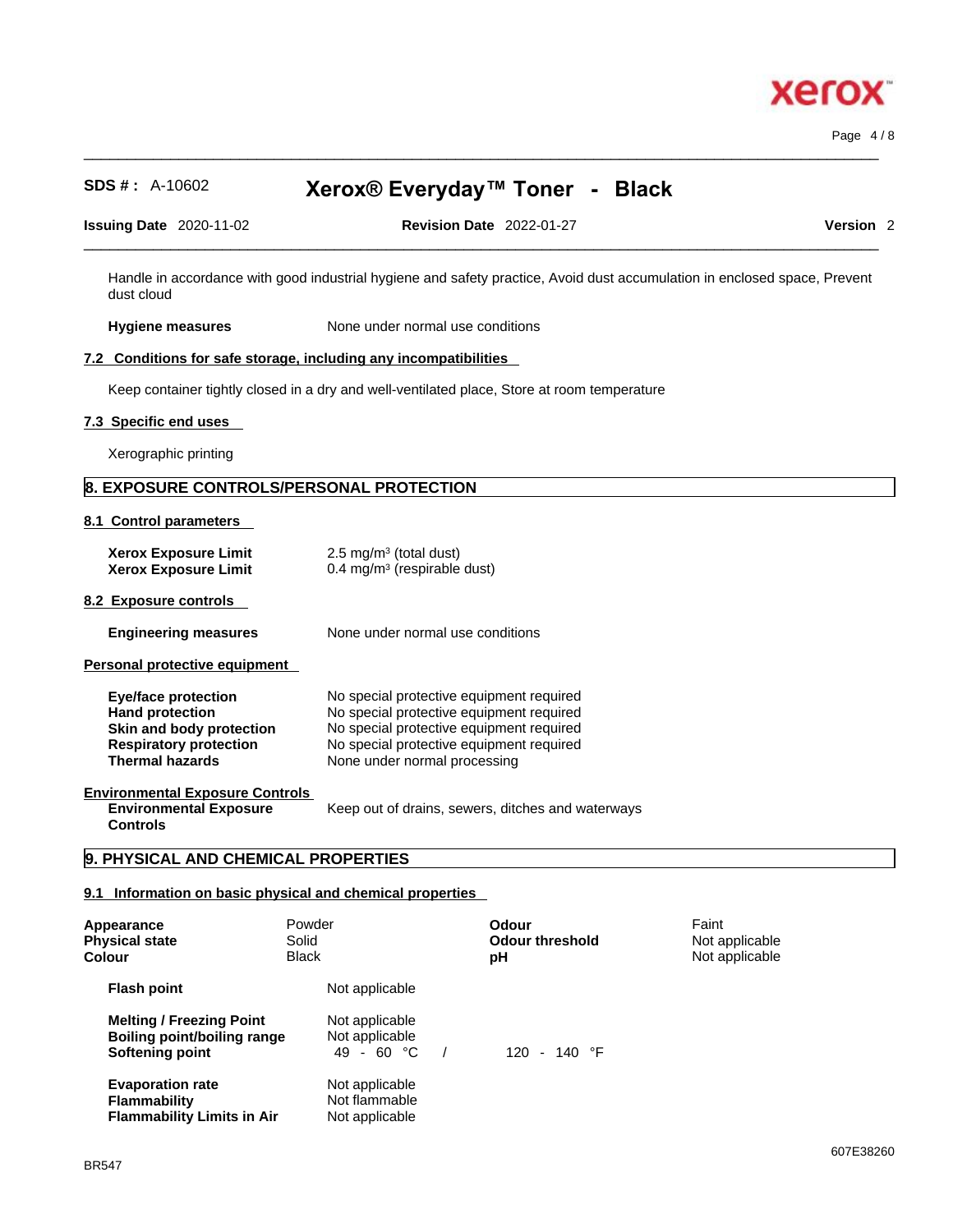# **Xerox** Page 5 / 8

| $SDS #: A-10602$                                                    | Xerox® Everyday™ Toner - Black                                                                                                              |                      |  |  |  |
|---------------------------------------------------------------------|---------------------------------------------------------------------------------------------------------------------------------------------|----------------------|--|--|--|
| <b>Issuing Date</b> 2020-11-02                                      | <b>Revision Date 2022-01-27</b>                                                                                                             | Version <sub>2</sub> |  |  |  |
| <b>Explosive Limits</b>                                             | No data available                                                                                                                           |                      |  |  |  |
| Vapour pressure                                                     | Not applicable                                                                                                                              |                      |  |  |  |
| Vapour density                                                      | Not applicable                                                                                                                              |                      |  |  |  |
| <b>Specific gravity</b>                                             | 2                                                                                                                                           |                      |  |  |  |
| <b>Water solubility</b>                                             | Negligible                                                                                                                                  |                      |  |  |  |
| <b>Partition coefficient</b>                                        | Not applicable                                                                                                                              |                      |  |  |  |
| <b>Autoignition temperature</b><br><b>Decomposition temperature</b> | Not applicable<br>Not determined                                                                                                            |                      |  |  |  |
| <b>Viscosity</b>                                                    | Not applicable                                                                                                                              |                      |  |  |  |
| <b>Explosive properties</b>                                         | Fine dust dispersed in air, in sufficient concentrations, and in the presence of an ignition<br>source is a potential dust explosion hazard |                      |  |  |  |
| <b>Oxidising properties</b>                                         | Not applicable                                                                                                                              |                      |  |  |  |

 $\_$  ,  $\_$  ,  $\_$  ,  $\_$  ,  $\_$  ,  $\_$  ,  $\_$  ,  $\_$  ,  $\_$  ,  $\_$  ,  $\_$  ,  $\_$  ,  $\_$  ,  $\_$  ,  $\_$  ,  $\_$  ,  $\_$  ,  $\_$  ,  $\_$  ,  $\_$  ,  $\_$  ,  $\_$  ,  $\_$  ,  $\_$  ,  $\_$  ,  $\_$  ,  $\_$  ,  $\_$  ,  $\_$  ,  $\_$  ,  $\_$  ,  $\_$  ,  $\_$  ,  $\_$  ,  $\_$  ,  $\_$  ,  $\_$  ,

None

## **10. STABILITY AND REACTIVITY**

#### **10.1 Reactivity**

No dangerous reaction known under conditions of normal use

#### **10.2 Chemical stability**

Stable under normal conditions

## **10.3 Possibility of hazardous reactions**

| <b>Hazardous reactions</b>      | None under normal processing            |
|---------------------------------|-----------------------------------------|
| <b>Hazardous polymerisation</b> | Hazardous polymerisation does not occur |

#### **10.4 Conditions to avoid**

Prevent dust cloud, Fine dust dispersed in air, in sufficient concentrations, and in the presence of an ignition source is a potential dust explosion hazard

### **10.5 Incompatible Materials**

None

#### **10.6 Hazardous decomposition products**

None under normal use

## **11. TOXICOLOGICAL INFORMATION**

*The toxicity data noted below is based on the test results of similar reprographic materials.* 

#### **11.1 Information on toxicological effects**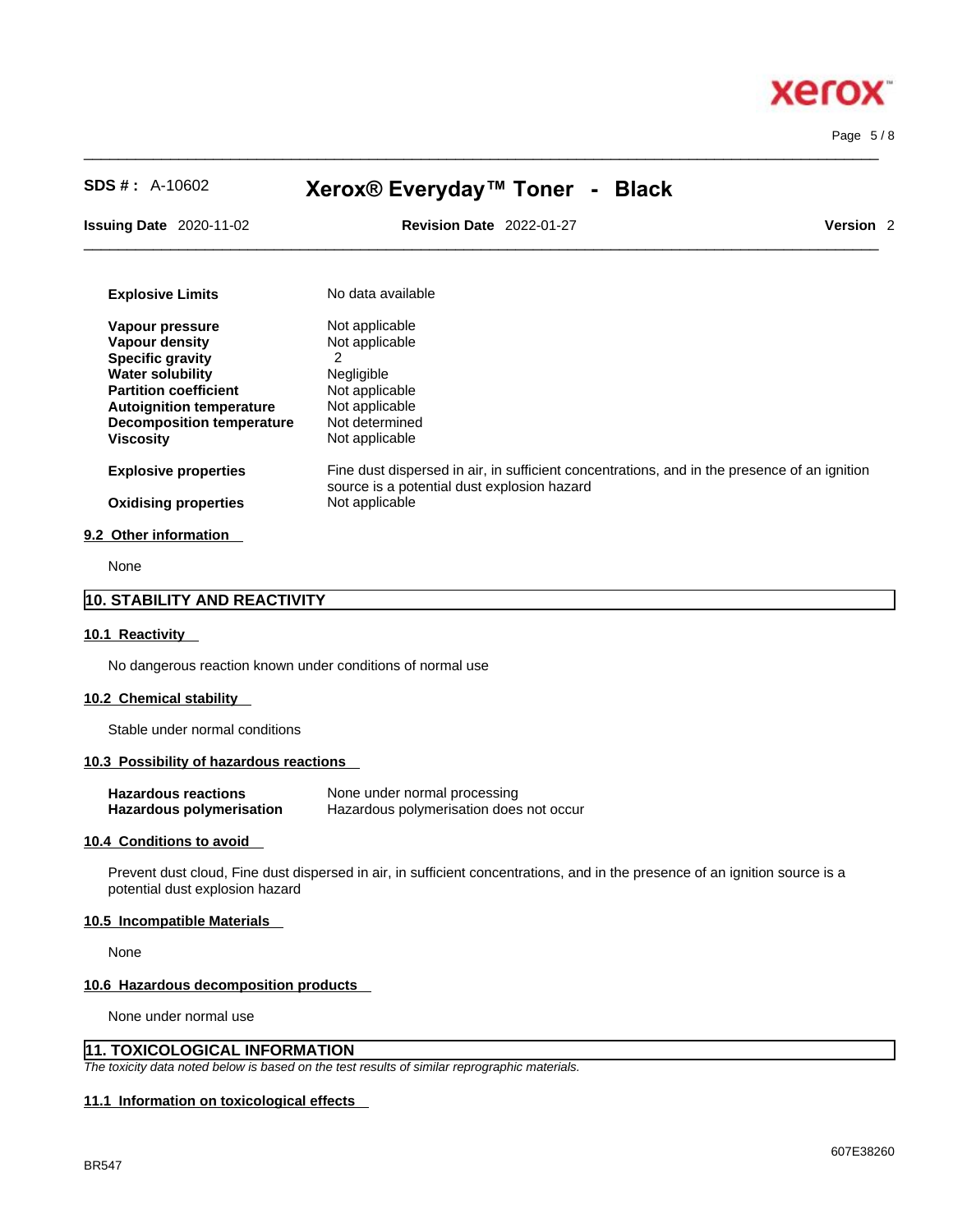

Page 6 / 8

| <b>SDS #: A-10602</b>                                                                                   | Xerox® Everyday™ Toner - Black                                                                                                                      |                      |  |
|---------------------------------------------------------------------------------------------------------|-----------------------------------------------------------------------------------------------------------------------------------------------------|----------------------|--|
| <b>Issuing Date 2020-11-02</b>                                                                          | <b>Revision Date 2022-01-27</b>                                                                                                                     | Version <sub>2</sub> |  |
| <b>Acute toxicity</b>                                                                                   |                                                                                                                                                     |                      |  |
| Product Information<br><b>Irritation</b><br>Oral LD50<br><b>Dermal LD50</b>                             | No skin irritation, No eye irritation<br>$> 5$ g/kg (rat)<br>$> 5$ g/kg (rabbit)                                                                    |                      |  |
| <b>LC50 Inhalation</b>                                                                                  | $> 5$ mg/L (rat, 4 hr)                                                                                                                              |                      |  |
| <b>Chronic toxicity</b><br>Product Information<br><b>Chronic effects</b><br>Carcinogenicity             | No known effects under normal use conditions<br>Not classifiable as a human carcinogen                                                              |                      |  |
| Other toxic effects                                                                                     |                                                                                                                                                     |                      |  |
| Product Information<br><b>Sensitisation</b><br><b>Mutagenic effects</b><br><b>Reproductive toxicity</b> | No sensitisation responses were observed<br>Not mutagenic in AMES Test<br>This product does not contain any known or suspected reproductive hazards |                      |  |
| <b>Target organ effects</b>                                                                             | None known                                                                                                                                          |                      |  |
| Other adverse effects<br><b>Aspiration Hazard</b>                                                       | None known<br>Not applicable                                                                                                                        |                      |  |
|                                                                                                         |                                                                                                                                                     |                      |  |

 $\_$  ,  $\_$  ,  $\_$  ,  $\_$  ,  $\_$  ,  $\_$  ,  $\_$  ,  $\_$  ,  $\_$  ,  $\_$  ,  $\_$  ,  $\_$  ,  $\_$  ,  $\_$  ,  $\_$  ,  $\_$  ,  $\_$  ,  $\_$  ,  $\_$  ,  $\_$  ,  $\_$  ,  $\_$  ,  $\_$  ,  $\_$  ,  $\_$  ,  $\_$  ,  $\_$  ,  $\_$  ,  $\_$  ,  $\_$  ,  $\_$  ,  $\_$  ,  $\_$  ,  $\_$  ,  $\_$  ,  $\_$  ,  $\_$  ,

11.2 Information on other hazards

**Endocrine disrupting properties** This product does not contain any known or suspected endocrine disruptors

## **12. ECOLOGICAL INFORMATION**

#### **12.1 Toxicity**

On available data, the mixture / preparation is not harmful to aquatic life

## **12.2 Persistence and degradability**

Not readily biodegradable

#### **12.3 Bioaccumulative potential**

Bioaccumulation is unlikely

## **12.4 Mobility in soil**

Insoluble in water

## **12.5 Results of PBT and vPvB assessment**

Not a PBT according to REACH Annex XIII

#### **12.6 Endocrine disrupting properties**

This product does not contain any known or suspected endocrine disruptors

## **12.7 Other adverse effects**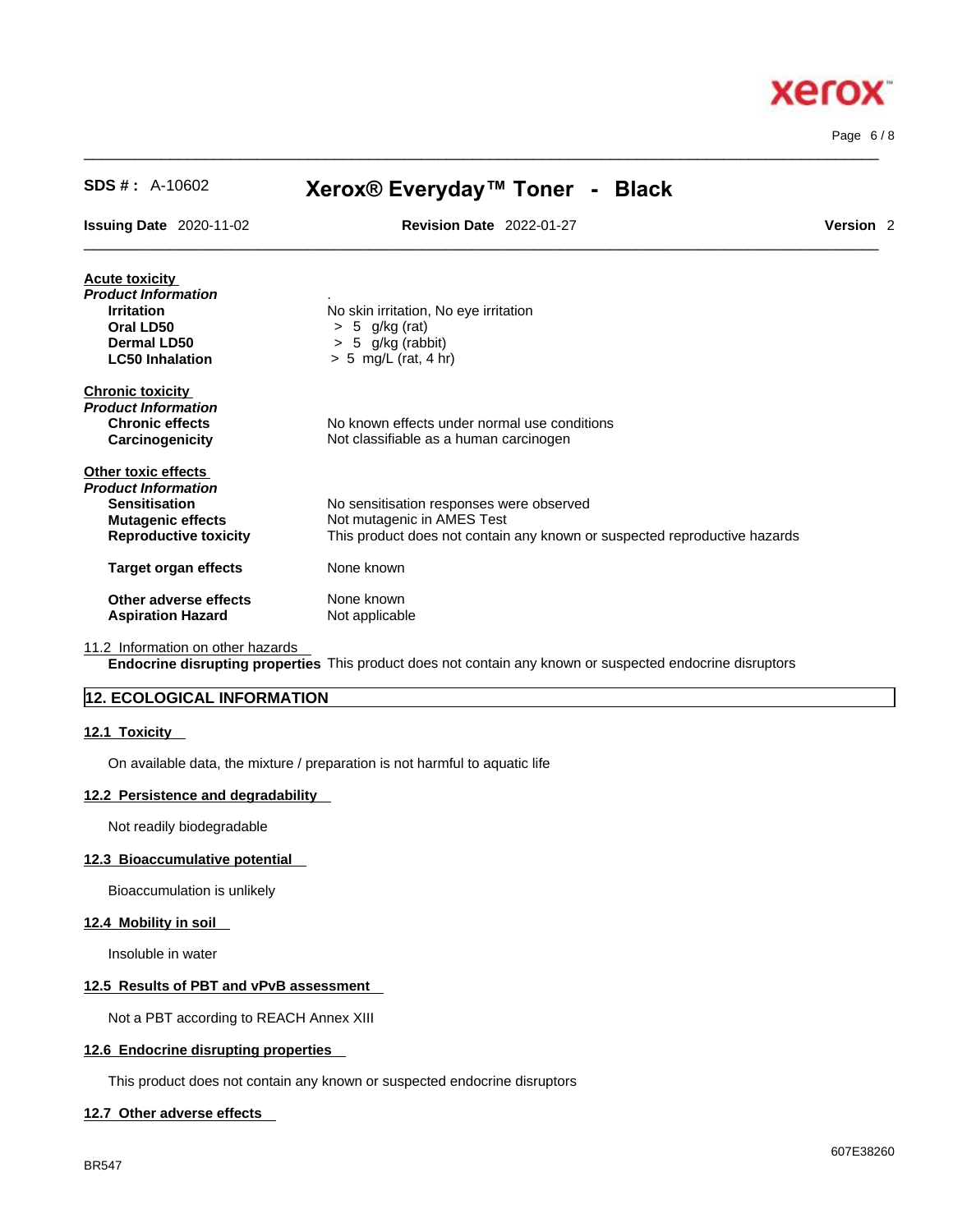

Page 7 / 8

# **SDS # :** A-10602 **Xerox® Everyday™ Toner - Black**

 $\_$  ,  $\_$  ,  $\_$  ,  $\_$  ,  $\_$  ,  $\_$  ,  $\_$  ,  $\_$  ,  $\_$  ,  $\_$  ,  $\_$  ,  $\_$  ,  $\_$  ,  $\_$  ,  $\_$  ,  $\_$  ,  $\_$  ,  $\_$  ,  $\_$  ,  $\_$  ,  $\_$  ,  $\_$  ,  $\_$  ,  $\_$  ,  $\_$  ,  $\_$  ,  $\_$  ,  $\_$  ,  $\_$  ,  $\_$  ,  $\_$  ,  $\_$  ,  $\_$  ,  $\_$  ,  $\_$  ,  $\_$  ,  $\_$  ,

**Issuing Date** 2020-11-02 **Revision Date** 2022-01-27 **Version** 2

Although toner is not an aquatic toxin, microplastics may be a physical hazard to aquatic life and should not be allowed to enter drains, sewers, or waterways.

 $\_$  ,  $\_$  ,  $\_$  ,  $\_$  ,  $\_$  ,  $\_$  ,  $\_$  ,  $\_$  ,  $\_$  ,  $\_$  ,  $\_$  ,  $\_$  ,  $\_$  ,  $\_$  ,  $\_$  ,  $\_$  ,  $\_$  ,  $\_$  ,  $\_$  ,  $\_$  ,  $\_$  ,  $\_$  ,  $\_$  ,  $\_$  ,  $\_$  ,  $\_$  ,  $\_$  ,  $\_$  ,  $\_$  ,  $\_$  ,  $\_$  ,  $\_$  ,  $\_$  ,  $\_$  ,  $\_$  ,  $\_$  ,  $\_$  ,

## **13. DISPOSAL CONSIDERATIONS**

#### **13.1 Waste treatment methods**

| <b>Waste Disposal Method</b>  | Can be landfilled or incinerated, when in compliance with local regulations<br>If incineration is to be carried out, care must be exercised to prevent dust clouds forming. |  |
|-------------------------------|-----------------------------------------------------------------------------------------------------------------------------------------------------------------------------|--|
| <b>EWC Waste Disposal No.</b> | 08 03 18                                                                                                                                                                    |  |
| <b>Other information</b>      | Although toner is not an aquatic toxin, microplastics may be a physical hazard to aquatic life<br>and should not be allowed to enter drains, sewers, or waterways.          |  |

## **14. TRANSPORT INFORMATION**

### **14.1 UN/ID No**

Not regulated

#### **14.2 Proper shipping name**

Not regulated

## **14.3 Transport hazard class(es)**

Not classified

#### **14.4 Packing Group**

Not applicable

## **14.5 Environmental hazards**

Presents little or no hazard to the environment

#### **14.6 Special precautions for users**

No special precautions are needed in handling this material

## **14.7 Transport in bulk according to MARPOL 73/78 and the IBC Code**

Not applicable

## **15. REGULATORY INFORMATION**

## **15.1 Safety, health and environmental regulations/legislation specific for the substance or mixture**